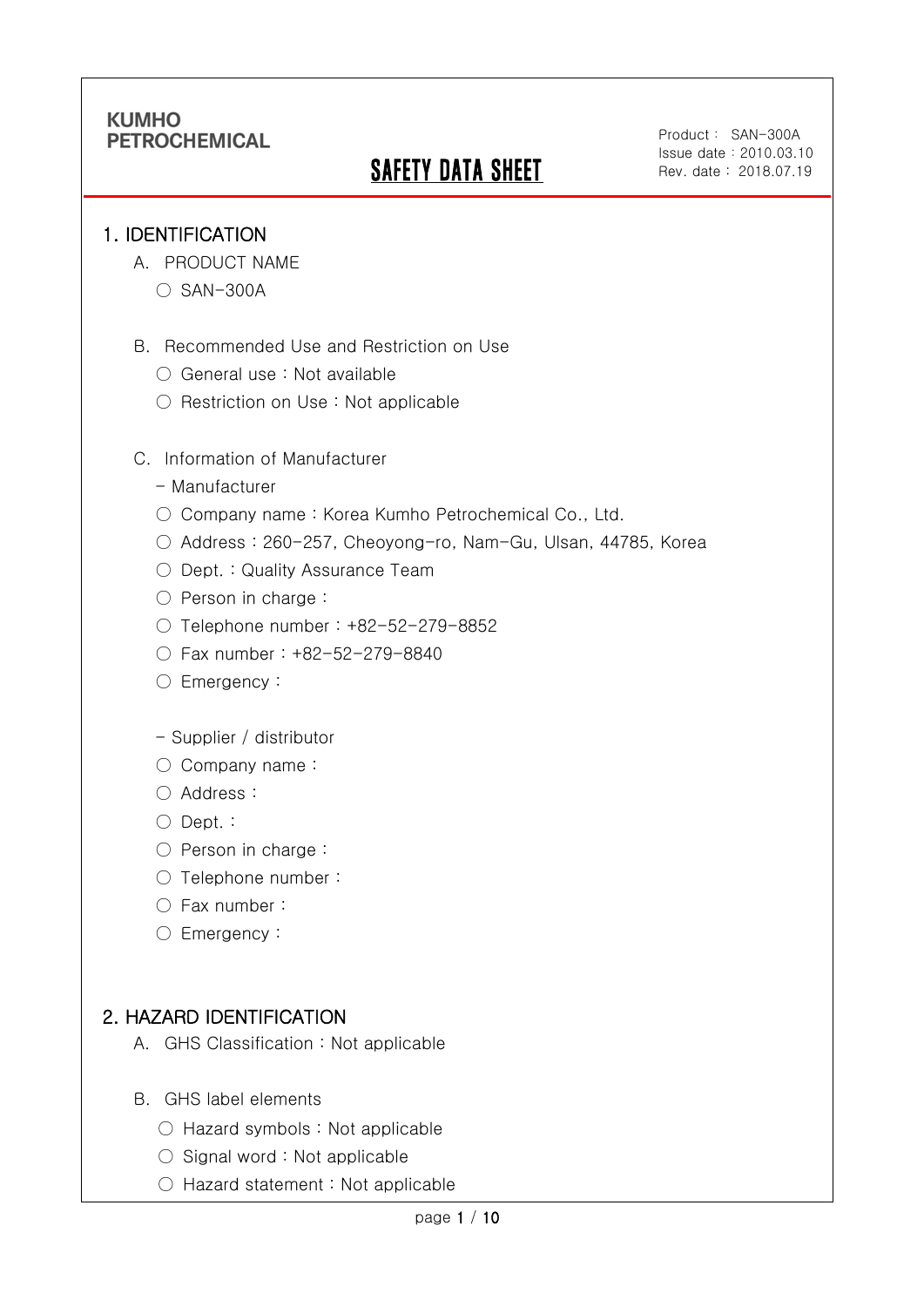Ī

# **SAFETY DATA SHEET**

Product: SAN-300A Issue date:2010.03.10 Rev. date : 2018.07.19

○ Precautionary statements : Not applicable

C. Other hazards which do not result in classification :

- NFPA rating: (0~4 steps) : Health=0, Flammability=0, Reactivity=0

### 3. COMPOSITION/INFORMATION ON INGREDIENTS

| Chemical name                   | CAS No./ECL No./EINECS No.  | Contents(%) |  |
|---------------------------------|-----------------------------|-------------|--|
| Styrene Acrylonitrile copolymer | $9003 - 54 - 7$ /KE-29423/- | $97 - 100$  |  |
| Additives                       | Proprietary                 | $0 - 3$     |  |

※ Reference No. : ECL(Registration number of Korean Existing Chemical List) EINECS(Registration number of Europe Existing Chemical List)

### 4. FIRST-AID MEASURES

- A. Eye Contact :
	- Immediately flush eyes with plenty of water at least 15minutes.
	- If irritation persists, get a doctor's examination.
- B. Skin Contact :
	- Wash the contaminated skin area with running water.
	- Remove contaminated clothes and shoes.
	- If irritation persists, get a doctor's attention.

#### C. Inhalation :

- Intake the water to clean the throat and blow nose to remove the dust.
- Remove victim to fresh air immediately.
- Take Artificial respiration if not breathing.
- Give oxygen if breathing is difficult.
- Get medical attention.
- D. Ingestion:
	- Rinse mouth with water.
	- Immediately give large amounts of water to drink for help ease the irritation.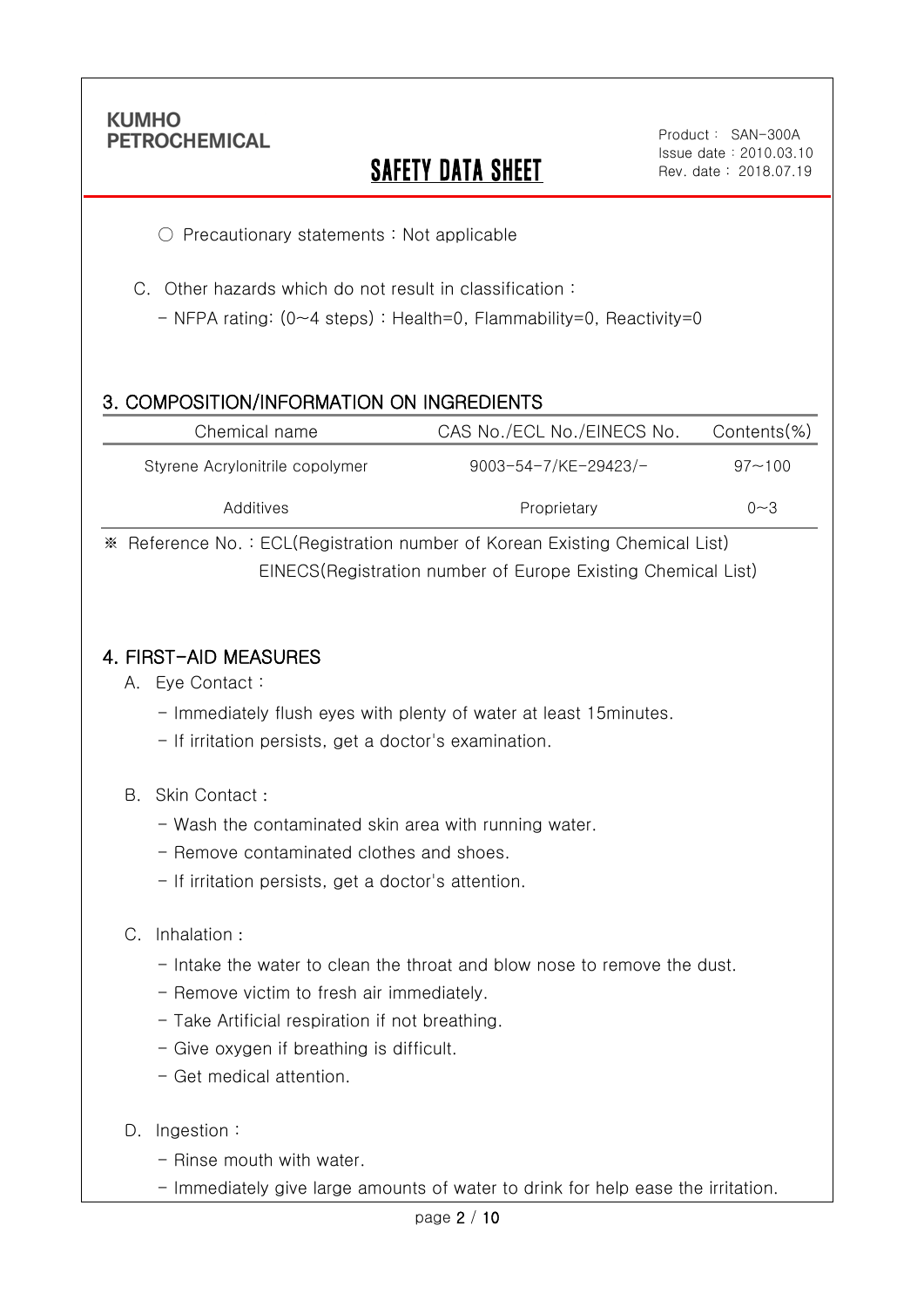Ī

# SAFETY DATA SHEET

Product: SAN-300A Issue date:2010.03.10 Rev. date : 2018.07.19

- Get medical aid if irritation or symptoms occur.

- E. Delay and immediate effects and also chronic effects from short and long term exposure :
	- Steams by plastic processing at high temperature may cause eyes and respiratory irritation.
- F. Notice to Physician :
	- Treatment may vary with condition of victim and specifics of incident.

### 5. FIRE FIGHTING MEASURE

- A. Suitable (Unsuitable) extinguishing media :
	- $\circ$  Extinguishing media : Powder foam, carbon dioxide, water or foam.
	- Unsuitable Extinguishing media : Do not use direct water.
	- Large fire : Water spray, foam.
- B. Specific hazards arising from the chemical
	- Combustion :
		- Irritating, corrosive and/or toxic gases may occur by fire.
		- Generate carbon dioxide, carbon monoxide when combustion.
	- Levels of fire hazard :
		- Containers may rupture or explode if exposed.
		- Dust / air mixtures may ignite or explode.
- C. Fire fighting procedures and equipments :
	- Wear appropriate personal protective equipment(see section 8. EXPOSURE CONTROLS/PERSONAL PROTECTION).
	- Avoid inhalation of smoke or gas when fire fighting.
	- Move container from fire area if it can be done without risk.
	- Cool containers with water until well after fire is out.
	- Stay upwind and keep out of low areas.
	- Dust / air mixtures may ignite or explode.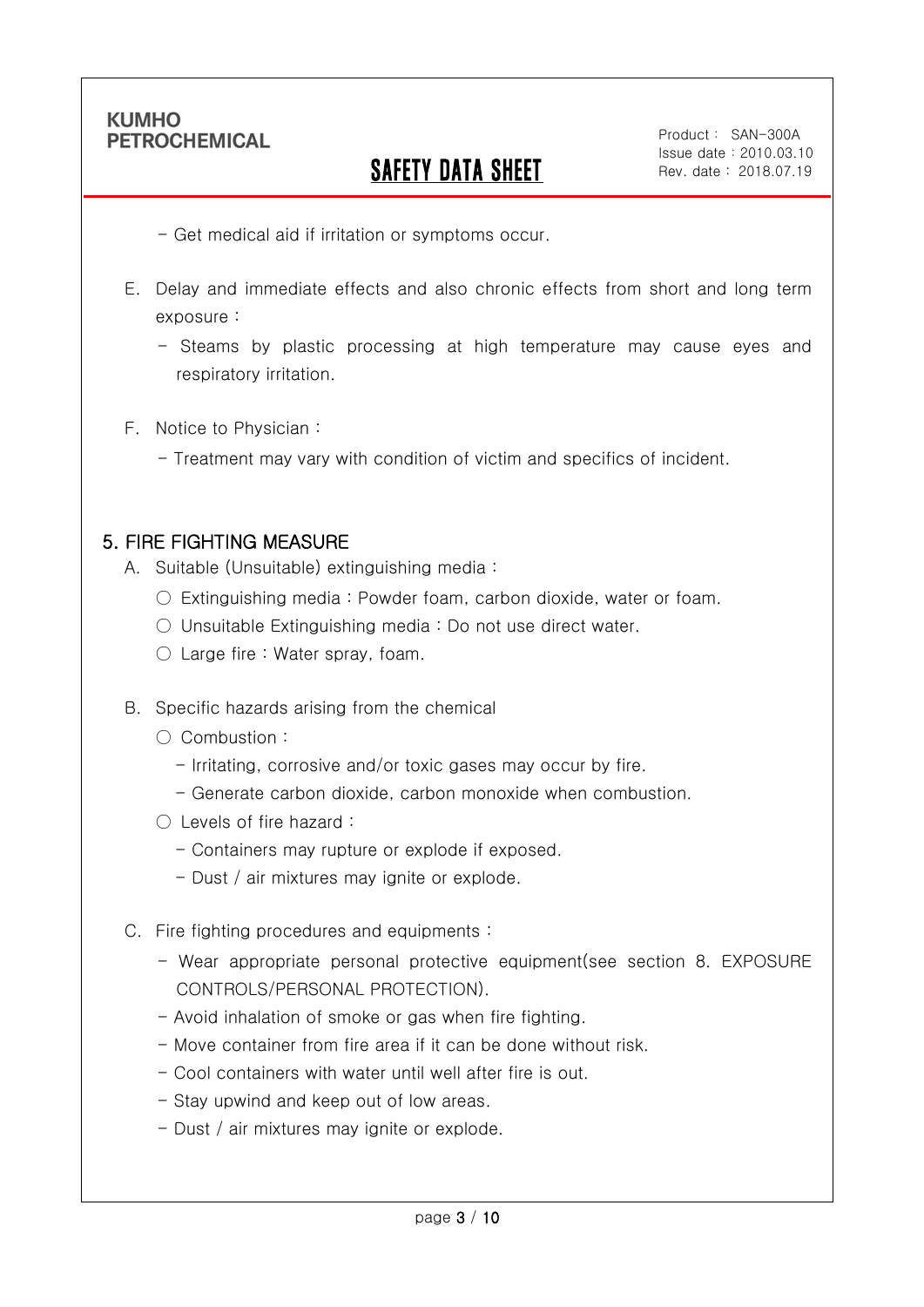Ī

# SAFETY DATA SHEET

Product: SAN-300A Issue date:2010.03.10 Rev. date : 2018.07.19

### 6. ACCIDENTAL RELEASE MEASURES

- A. Personal Precautions, Protective Equipment and Emergency procedures :
	- Perform in accordance with 「 See section 8. EXPOSURE CONTROLS / PERSONAL PROTECTION」. Put on appropriate personal protective equipment.
	- Suppression occurrence of dust.
	- Avoid contact with eyes and skin.
	- Avoid inhalation of substance itself or combustion.
	- Evacuation against the wind.
	- Keep unauthorized personnel out.
	- Avoid contact with heat, sparks, flame or other ignition sources.
- B. Environmental Precautions
	- Avoid dispersal of spilt material and runoff and contact with waterways, drains and sewers. If large spills, advise emergency services.
- C. Methods and materials for containment and cleaning up :
	- $\bigcirc$  For small spills.
		- Remove all sources of ignition.
		- Suppression occurrence of dust.
		- Appropriate container for disposal of spilled material collected.
		- Ventilate leak areas and clearing leak area.
	- For large spills.
		- Remove all sources of ignition.
		- Suppression occurrence of dust.
		- Avoid entering to sewers or water system.
		- Appropriate container for disposal of spilled material collected.
		- Wash contaminated area and wash off used tools with soap and water.

### 7. HANDLING AND STORAGE

- A. Handling :
	- Perform in accordance with 「 See section 8. EXPOSURE CONTROLS / PERSONAL PROTECTION」. Put on appropriate personal protective equipment.
	- Handle in a well-ventilated place.
	- Avoid contact with heat, sparks, flame or other ignition sources.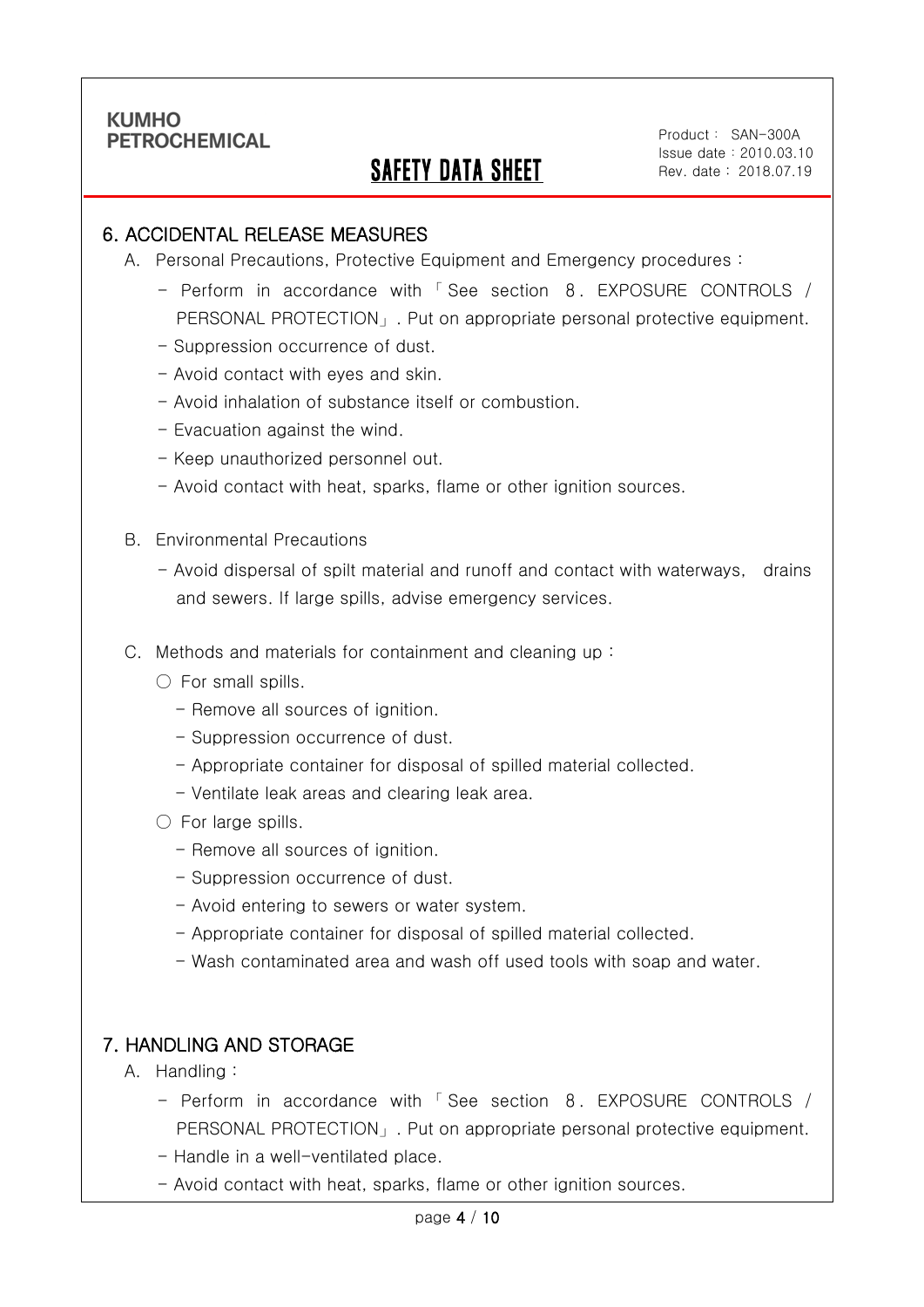Ī

# SAFETY DATA SHEET

Product: SAN-300A Issue date:2010.03.10 Rev. date : 2018.07.19

- Remove all sources of ignition.
- Wash thoroughly after handling.
- B. Storage Precautionary Statements :
	- Keep in original container and tightly closed.
	- Store in a cool, dry, location and avoid heat.
	- Avoid contact with incompatible materials.

### 8. EXPOSURE CONTROLS/PERSONAL PROTECTION

- A. Exposure limit
	- Exposure limit under ISHL : Not applicable
	- ACGIH : Not applicable
	- Biological exposure limits : Not applicable
- B. Engineering Controls
	- A system of local and/or general exhaust is recommended when employee exposures are above the Exposure Limits. Local exhaust ventilation is generally preferred because it can control the emissions of the contaminant at its source, preventing dispersion of it into the general work area. The use of local exhaust ventilation is recommended to control emissions near the source.
- C. Personal Protective Equipment :
	- Respiratory Protection : Use the respirator be given official approval by Korea Occupational Safety & Health Agency. Under conditions of frequent use or heavy exposure, Respiratory protection may be needed. Respiratory protection is ranked in order from minimum to maximum. Consider warning properties before use.
		- Dust, mist, fume-purifying respiratory protection
		- Any air-purifying respirator with a corpuscle filter of high efficiency
		- Any respiratory protection with a electromotion fan(for dust, mist, fume-purifying)
		- ※ For Unknown Concentration or Immediately Dangerous to Life or Health
			- Self-contained breathing apparatus(pressure-demand or other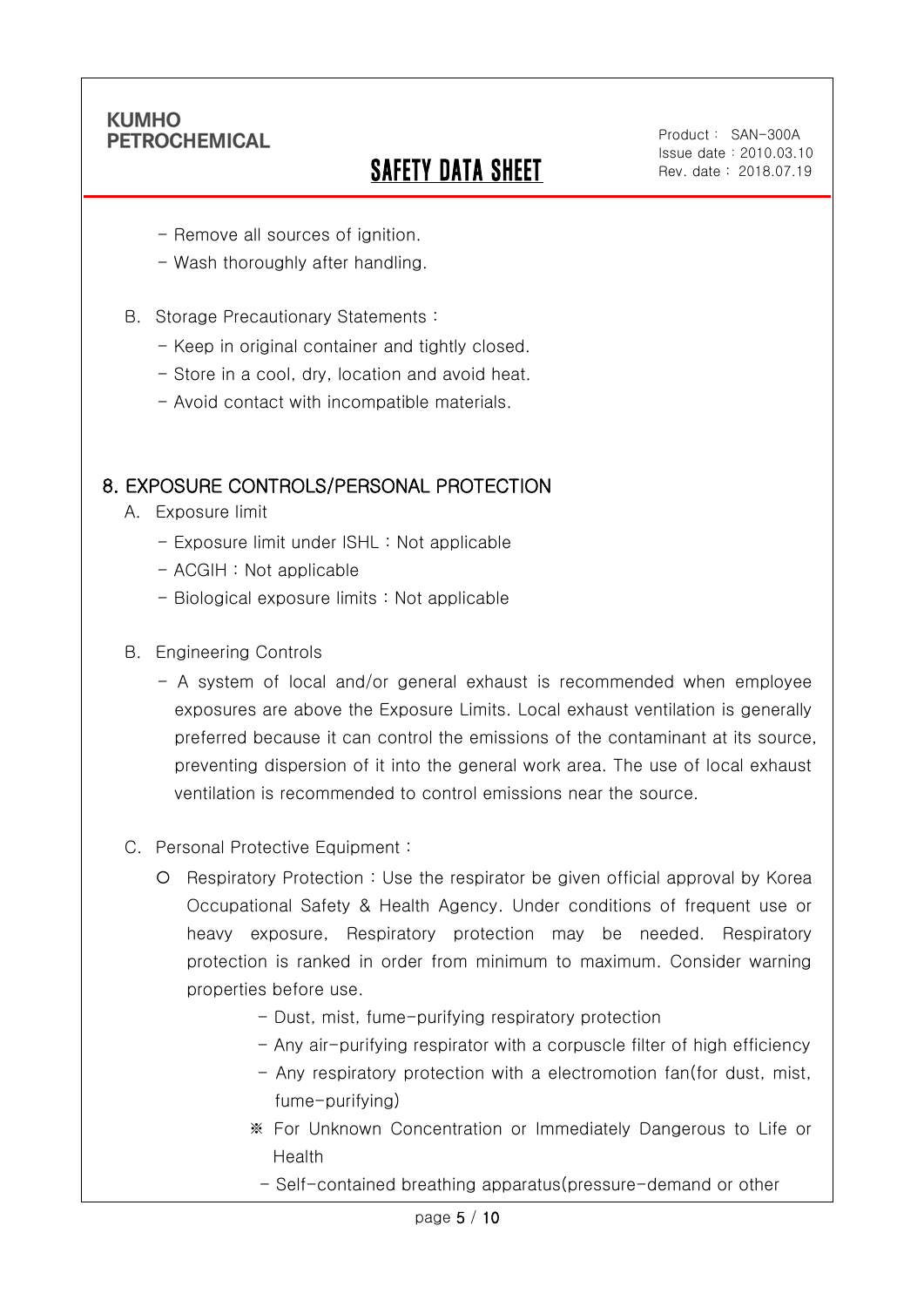Ī

# SAFETY DATA SHEET

Product: SAN-300A Issue date:2010.03.10 Rev. date : 2018.07.19

positive-pressure mode in combination)

- Supplied-air respirator with full facepiece
- Eye Protection : Wear primary eye protection such as splash resistant safety goggles with a secondary protection faceshield. Provide an emergency eye wash station and quick drench shower in the immediate work area.
- Hand Protection : Wear chemical resistant protected gloves if there is hazard potential for direct skin contact. Wear heat resistant protected gloves to withstand the temperature of molten product.
- Body Protection : Wear chemical resistant protected clothing if there is hazard potential for direct contact.

## 9. PHYSICAL AND CHEMICAL PROPERTIES

- A. Appearance : Pellet
- B. Odor : Odorless
- C. Odor threshold : Not available
- D. pH : Not applicable
- E. Melting point/Freezing point : 180~220℃
- F. Initial Boiling Point/Boiling Ranges : Not available
- G. Flash point : Not available
- H. Evapourating Rate : Not applicable
- I. Flammability(solid, gas) : Not available
- J. Upper/Lower Flammability or explosive limits : Not available
- K. Vapour pressure : Not applicable
- L. Solubility : Insoluble
- M. Vapour density(Air=1) : Not applicable
- N. Relative density : 1.06~1.07
- O. Partition coefficient of n-octanol/water : Not available
- P. Autoignition Temperature : Not available
- Q. Decomposition Temperature : Not applicable
- R. Viscosity : Not available
- S. Molecular weight : Not available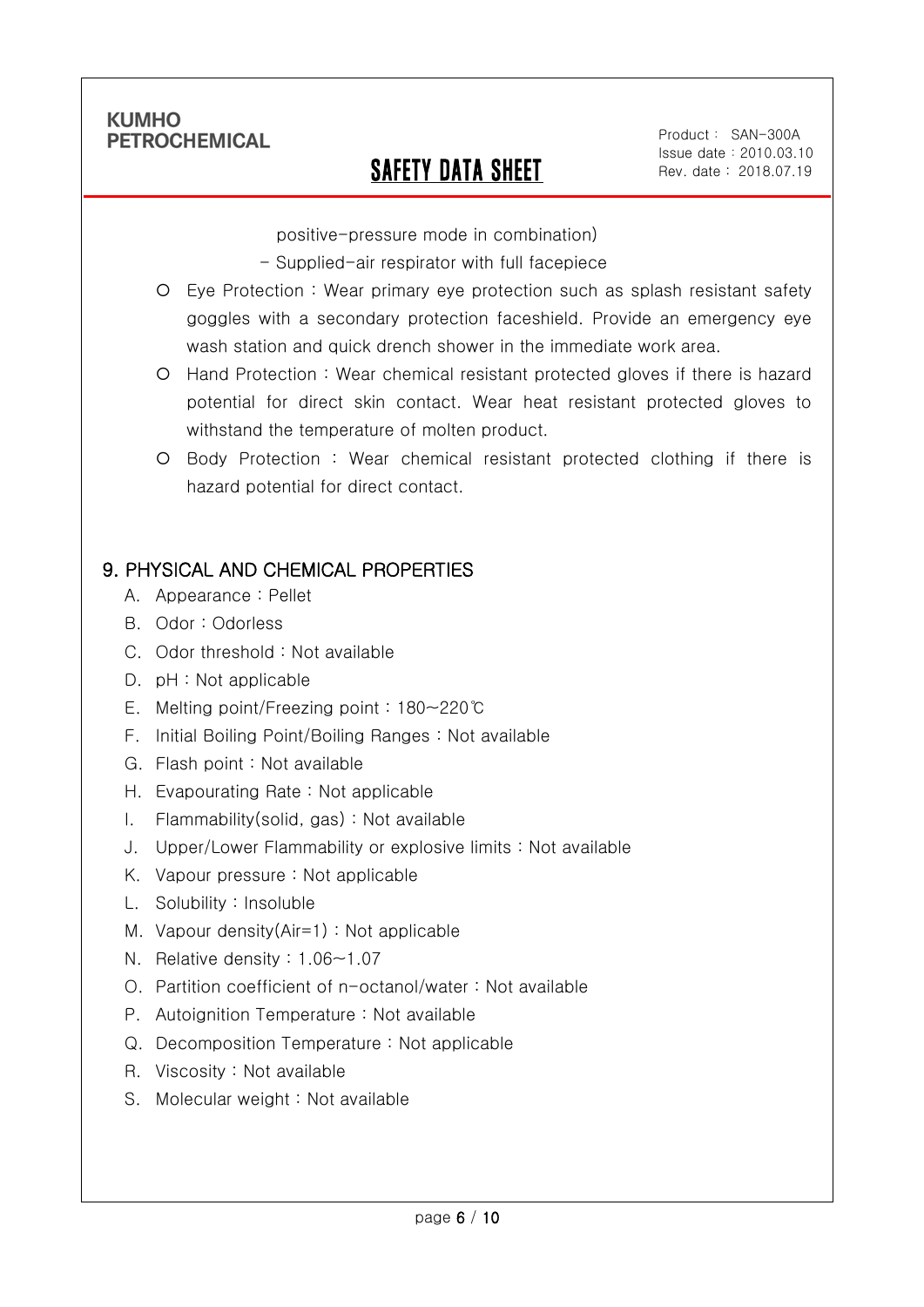# SAFETY DATA SHEET

Product: SAN-300A Issue date:2010.03.10 Rev. date : 2018.07.19

### 10. STABILITY AND REACTIVITY

A. Stability

Ī

- This material is stable under recommended storage and handling conditions

- B. Possibility of Hazardous Reaction
	- Will not occur.
- C. Conditions to Avoid
	- Avoid contact with heat, sparks, flame or other ignition sources.
- D. Materials to Avoid
	- Strong oxidizing agents.
- E. Hazardous Decomposition Products
	- Carbon monoxide, carbon dioxide

#### 11. TOXOCOLOGICAL INFORMATION

- A. Information on the likely routes of exposure
	- (Respiratory tracts) : Not applicable
	- (Oral) : Not applicable
	- (Eye ∙ Skin) : Not applicable
- B. Delayed and immediate effects and also chronic effects from short and long term exposure
	- Acute toxicity : Not available
	- Skin corrosion/irritation : Not available
	- O Serious eye damage/irritation : Not available
	- O Respiratory sensitization : Not available
	- O Skin sensitization : Not available
	- Carcinogenicity : Not available
	- Germ cell mutagenicity : Not available
	- O Reproductive toxicity : Not available
	- Specific target organ toxicity(single exposure) : Not available
	- Specific target organ toxicity(repeated exposure) : Not available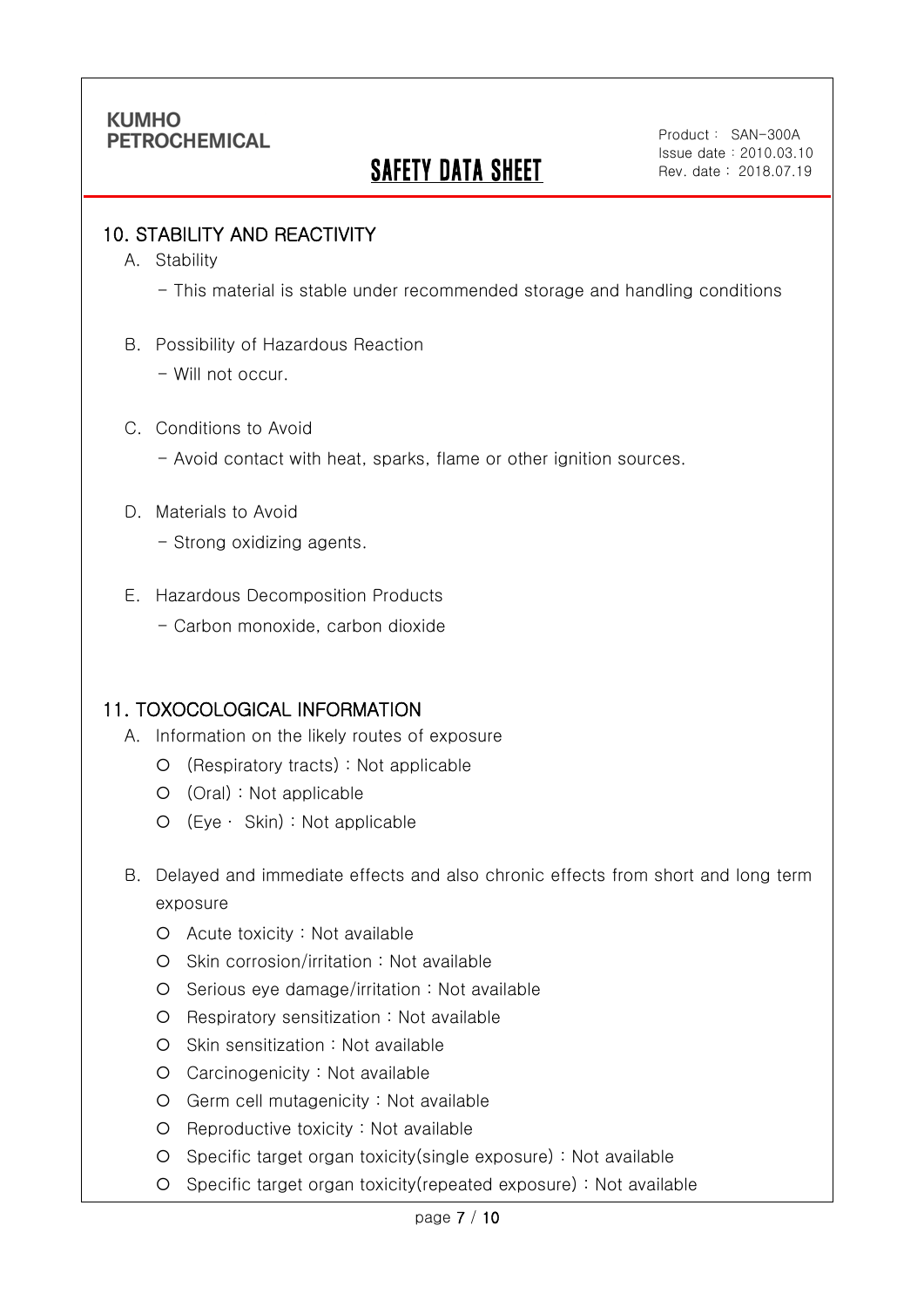Ī

# **SAFETY DATA SHEET**

Product: SAN-300A Issue date:2010.03.10 Rev. date : 2018.07.19

- Aspiration hazard : Not available
- O Chronic effect : Not available
- C. Calculation the classification of the mixture(acute toxicity estimate calculation etc.) : Not applicable

### 12. ECOLOGICAL INFORMATION

- A. Ecotoxicity : Not available
- B. Persistence and degradability : Not available
- C. Bioaccumulative potential : Not available
- D. Mobility in soil: Not available
- E. Other adverse effects : Not available

### 13. DISPOSAL CONSIDERATION

- A. Disposal methods
	- The user of this product must properly characterize the waste/container generated from the use of this product in accordance with all applicable federal, state and/or local laws and regulations in order to determine the proper disposal of the waste in accordance with all applicable federal, state and/or local laws and regulations.
- B. Special precautions for disposal :
	- The user of this product must disposal by oneself or entrust to waste disposer or person who other' s waste recycle and dispose, person who establish and operate waste disposal facilities.
	- Dispose of waste in accordance with local regulation.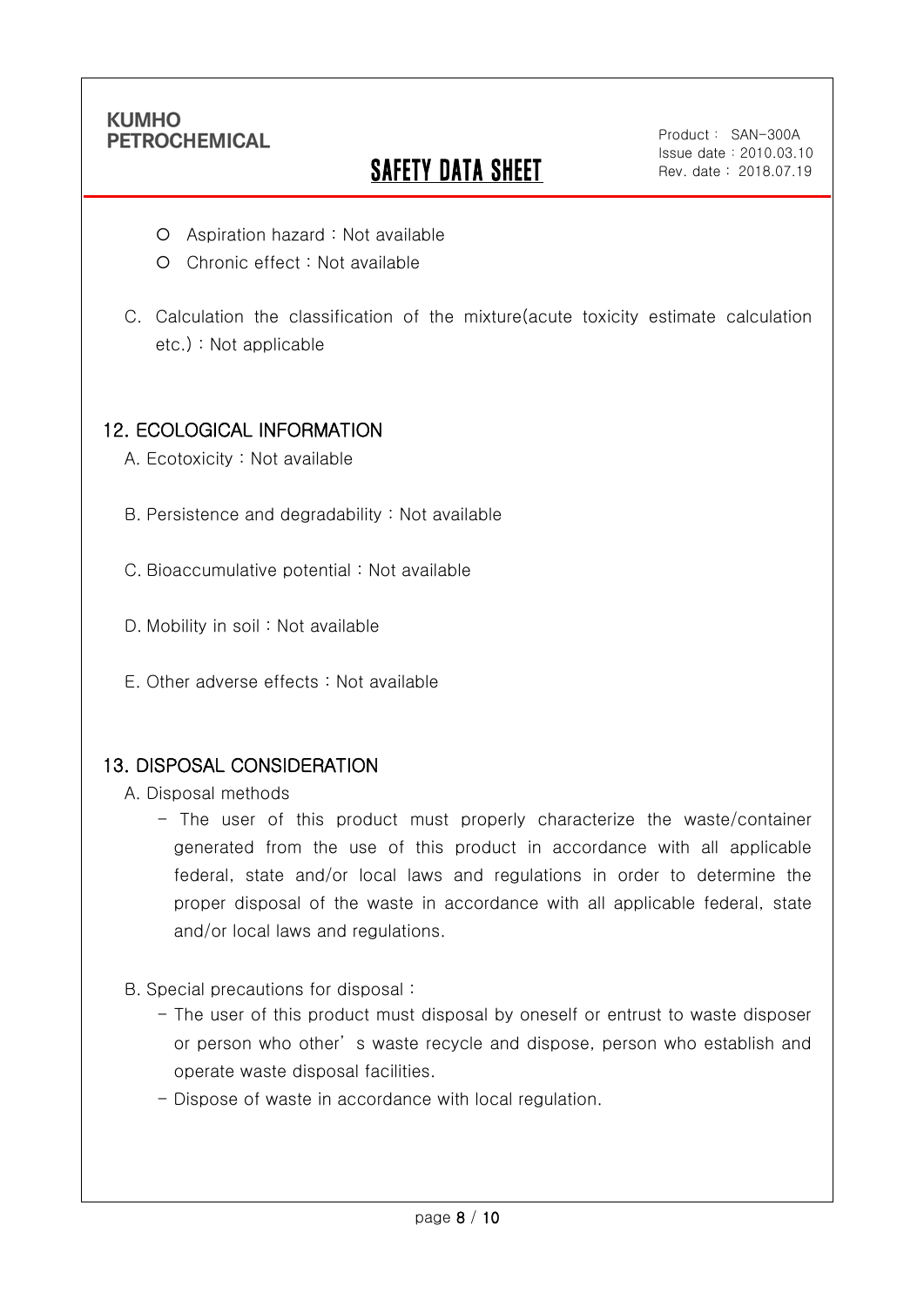Ī

# **SAFETY DATA SHEET**

Product: SAN-300A Issue date:2010.03.10 Rev. date : 2018.07.19

#### 14. TRANSPORT INFORMATION

A. UN number : Not regulated for transport of dangerous goods

- B. Proper shipping name : Not applicable
- C. Hazard class : Not applicable
- D. Packing group : Not applicable
- E. Marine pollutant : Not available
- F. Special precautions for user related to transport or transportation measures :
	- 1) EmS FIRE SCHEDULE : Not applicable
	- 2) EmS SPILLAGE SCHEDULE : Not applicable
- G. IATA Transport : NOT classified as dangerous for IATA Transport

#### 15. REGULATORY INFORMATION

A. Korea Industry Safety and Health Law (ISHL) :

- $\bigcirc$  This product is not subject to the chemical for classification and labeling under ISHL Article 41.
- B. The Toxic Chemical Control Act in Korea(TCCA)
	- $\bigcirc$  This product is not classified as Toxic chemical and Observational chemical under TCCA Article 2.3. and 2.4.
	- Toxic Release Inventory(TRI) Chemicals: Not regulated
- C. Dangerous goods Safety Management Law in Korea : Not applicable
- D. US regulations
	- OSHA regulation (29CFR1910.119) : Not available
	- $\bigcirc$  CERCLA section 103 (40CFR302.4) : Not available
	- EPCRA section 302(40CFR355.30) : Not available
	- EPCRA section 304(40CFR355.40): Not available